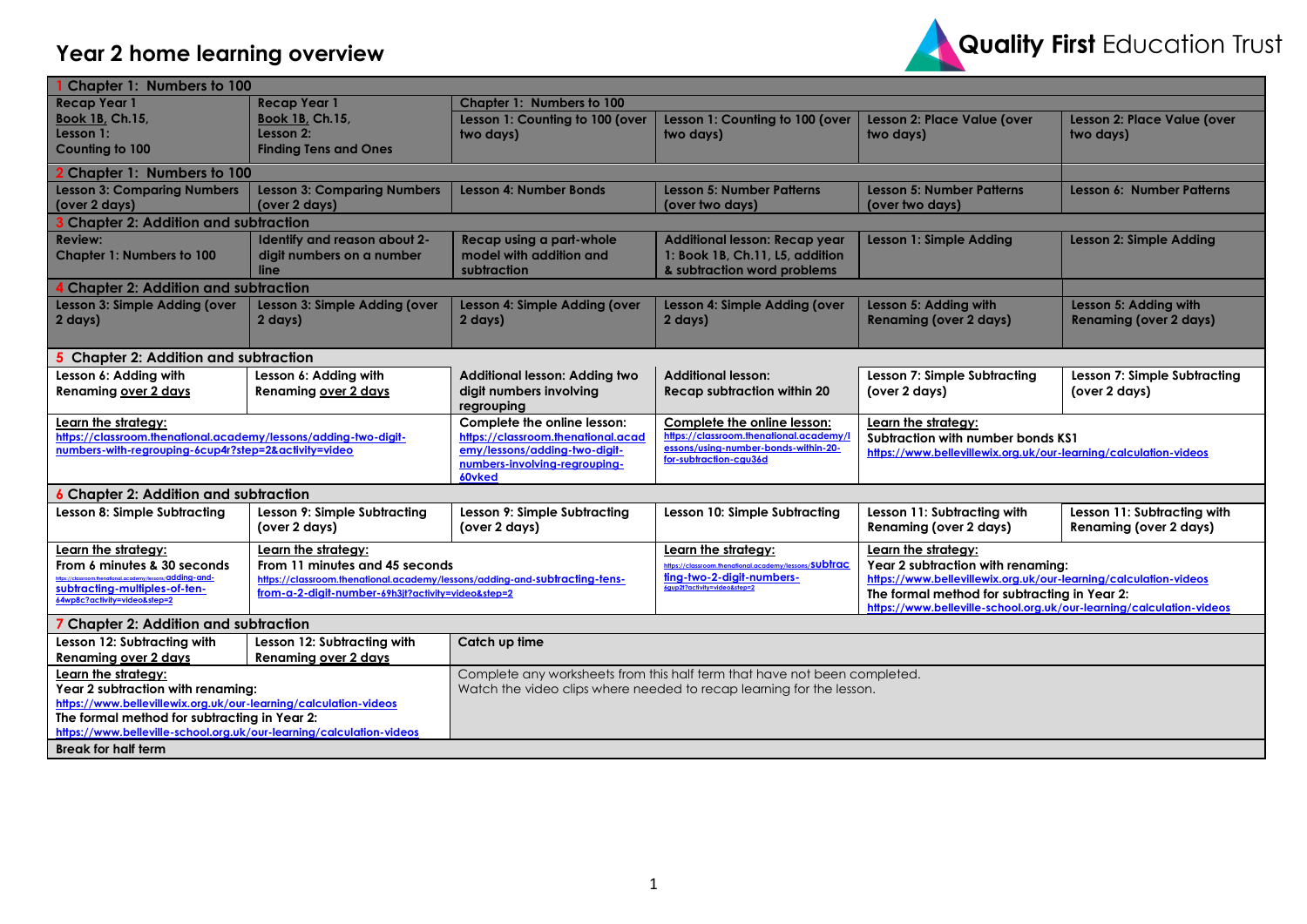

| l 8                                                                                                                                                     |                                                       |                                                                                                                                                                                                                                |                                                                                                                                    |                                                       |                                                                                                                                                     |  |
|---------------------------------------------------------------------------------------------------------------------------------------------------------|-------------------------------------------------------|--------------------------------------------------------------------------------------------------------------------------------------------------------------------------------------------------------------------------------|------------------------------------------------------------------------------------------------------------------------------------|-------------------------------------------------------|-----------------------------------------------------------------------------------------------------------------------------------------------------|--|
| Lesson 13: Addition of Three<br>Numbers over two days                                                                                                   | Lesson 13: Addition of Three<br>Numbers over two days | Additional lesson to embed<br>addition and subtraction                                                                                                                                                                         | <b>Additional lesson: Addition</b><br>and Subtraction Word<br><b>Problems</b>                                                      | <b>REVIEW: Chapter 2: Addition</b><br>and subtraction | Recap Year 1<br>Book 1B, Ch.12, Lesson 1:<br><b>Making Equal Groups</b>                                                                             |  |
| Learn the strategy:<br>https://classroom.thenational.academy/lessons/exploring-strategies-to-add-three-1-<br>digit-numbers-61j32c?activity=video&step=2 |                                                       | Practice using these methods:<br>Year 2 subtraction and<br>addition<br>https://www.bellevillewix.org.uk/our-<br>learning/calculation-videos<br>Or:<br>https://www.belleville-school.org.uk/our-<br>learning/calculation-videos | Complete the online lesson:<br>https://classroom.thenational.aca<br>demy/lessons/addition-and-<br>subtraction-word-problems-ccrp6e | Complete the review from the<br>workbook.             | Learn the strateav:<br>https://classroom.thenational.<br>academy/lessons/to-<br>recognise-and-add-equal-<br>groups-<br>cgr68d?activity=video&step=1 |  |

| Chapter 3: Multiplication of 2, 5 and 10                                                                                                                                                                    |                                                                                                                                                                                             |                                                                                                                                                |                                                                                                                                                                                             |                                                                                                                                                               |                                                                                                                                                                                                             |  |
|-------------------------------------------------------------------------------------------------------------------------------------------------------------------------------------------------------------|---------------------------------------------------------------------------------------------------------------------------------------------------------------------------------------------|------------------------------------------------------------------------------------------------------------------------------------------------|---------------------------------------------------------------------------------------------------------------------------------------------------------------------------------------------|---------------------------------------------------------------------------------------------------------------------------------------------------------------|-------------------------------------------------------------------------------------------------------------------------------------------------------------------------------------------------------------|--|
| <b>Recap Year 1</b><br>Book 1B, Ch.12,<br>Lesson 2: Adding Equal<br>Groups                                                                                                                                  | <b>Recap Year 1</b><br>Book 1B, Ch.12,<br>Lesson 3:<br><b>Making Equal Rows</b>                                                                                                             | Lesson 1: Multiplication as<br><b>Equal Groups</b><br>To realise that multiplication is<br>the same as repeated<br>addition with equal groups. | Lesson 2: 2 Times Table To<br>focus on understanding and<br>learning the 2 times table.                                                                                                     | Lesson 3: 2 Times Table<br>To use concrete materials and<br>pictorial representations to<br>multiply by 2.                                                    | Lesson 4: 5 Times Table To<br>cover the basics of the 5 times<br>table and to highlight<br>multiplication visually as equal<br>groups.                                                                      |  |
| Learn the strategy:<br>https://classroom.thenational.aca<br>demy/lessons/to-recognise-and-<br>add-equal-groups-<br>cgr68d?activity=video&step=1                                                             | Learn the strategy:<br>https://classroom.thenational.aca<br>demy/lessons/consider-the-<br>nature-of-equal-groups-in-more-<br>detail-<br>cdhkad?step=1&activity=video                        | Learn the strategy:<br>https://classroom.thenational.aca<br>demy/lessons/to-add-equal-<br>groups-<br>6thkat?activity=video&step=2              | Learn the strategy:<br>Up to 8 minutes and 30 seconds<br>https://classroom.thenational.academy/lessons/calculating-<br>multiplications-of-two-by-skip-counting-6th6cd?activity=video&step=2 |                                                                                                                                                               | Learn the strategy:<br>Up to 7 minutes and 42<br>seconds<br>https://classroom.thenational.aca<br>demy/lessons/calculating-<br>multiplication-of-fives-by-skip-<br>counting-<br>70r3cd?activity=video&step=2 |  |
|                                                                                                                                                                                                             | 10 Chapter 3: Multiplication of 2, 5 and 10                                                                                                                                                 |                                                                                                                                                |                                                                                                                                                                                             |                                                                                                                                                               |                                                                                                                                                                                                             |  |
| Lesson 5: 5 Times Table<br>Recall and use the 5 times<br>table.                                                                                                                                             | Lesson 6: 10 Times Table<br>To introduce the 10 times<br>table by focusing on the<br>numbers found in the 10 times<br>table.                                                                | Lesson 7: 10 Times Table<br>To look at the 10 times table in<br>more detail by looking at<br>patterns and relationships.                       | <b>Additional lesson:</b><br><b>Understanding commutativity</b>                                                                                                                             | <b>Additional lesson:</b><br><b>Calculating multiplications of</b><br>ten by skip counting<br>To solve multiplication<br>problems by skip counting in<br>10s. | <b>Additional lesson:</b><br>Spotting patterns in the 2, 5<br>and 10 multiplication tables<br>To explore the patterns within<br>and across the multiplication<br>tables of 2, 5 and 10.                     |  |
| Learn the strategy:<br>Up to 7 minutes and 42<br>seconds<br>https://classroom.thenational.aca<br>demy/lessons/calculating-<br>multiplication-of-fives-by-skip-<br>counting-<br>70r3cd?activity=video&step=2 | Learn the strategy:<br>Up to 7 minutes and 24 seconds<br>https://classroom.thenational.academy/lessons/calculating-<br>multiplications-of-ten-by-skip-counting-61k62e?activity=video&step=2 |                                                                                                                                                | Complete the online lesson.<br>https://classroom.thenational.aca<br>demy/lessons/understanding-<br>commutativity-c5gk8c                                                                     | Complete the online lesson:<br>https://classroom.thenational.aca<br>demy/lessons/calculating-<br>multiplications-of-ten-by-skip-<br>counting-61k62e           | Complete the online lesson:<br>https://classroom.thenational.aca<br>demy/lessons/spotting-patterns-in-<br>the-2-5-and-10-multiplication-<br>tables-64rp8e                                                   |  |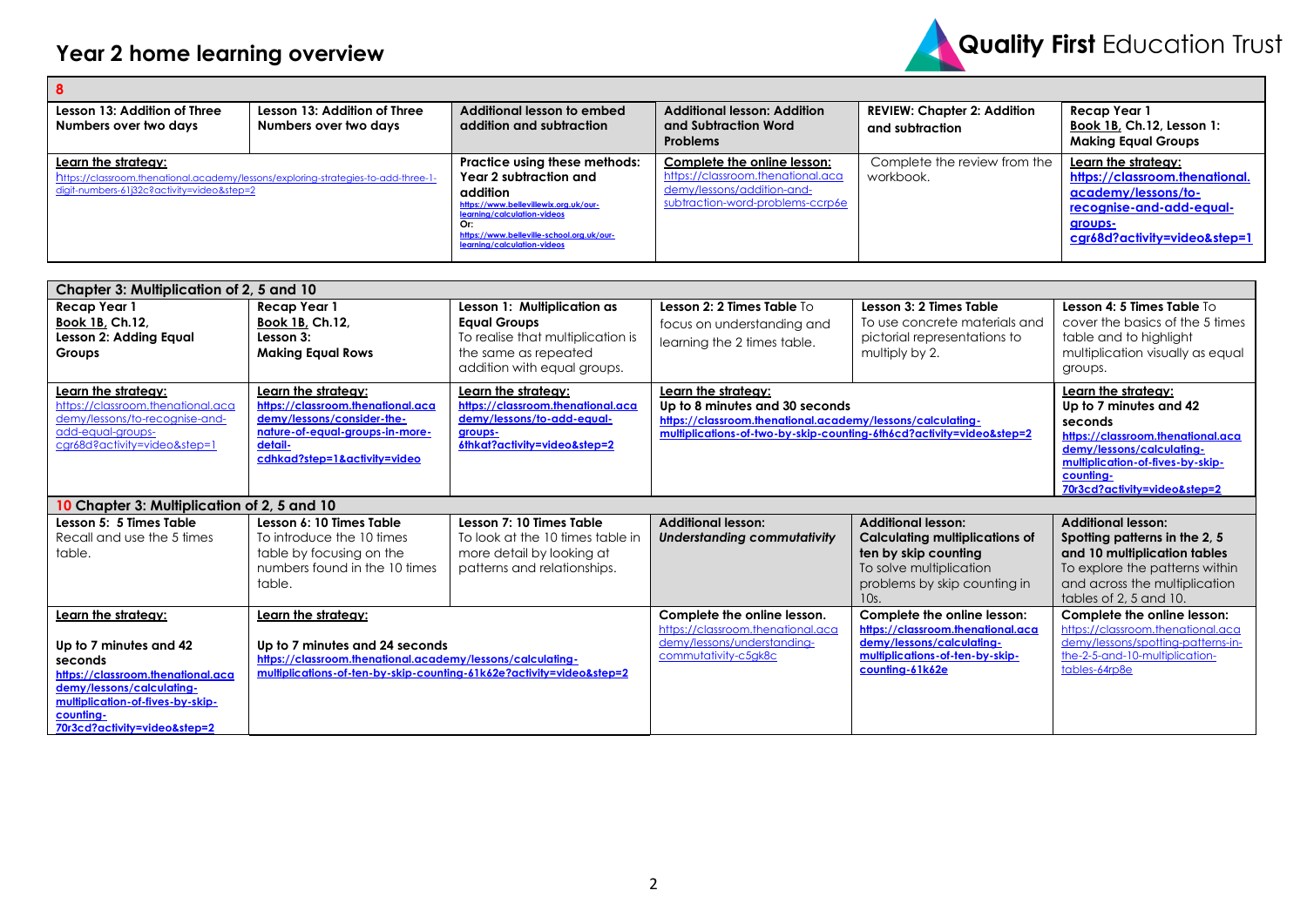## **Year 2 home learning overview**



| 11 Chapter 3: Multiplication of 2, 5 and 10                                                                                                                                                                                                                                                                                                                                                                                                                                                                                                                   |                                                                                                                                                      |                                                                                                                                                                                                                                                    |                                                                                                                                                                                                                                                     |                                                                                                                                                                                                                                                    |                                                                                                                                                                 |  |
|---------------------------------------------------------------------------------------------------------------------------------------------------------------------------------------------------------------------------------------------------------------------------------------------------------------------------------------------------------------------------------------------------------------------------------------------------------------------------------------------------------------------------------------------------------------|------------------------------------------------------------------------------------------------------------------------------------------------------|----------------------------------------------------------------------------------------------------------------------------------------------------------------------------------------------------------------------------------------------------|-----------------------------------------------------------------------------------------------------------------------------------------------------------------------------------------------------------------------------------------------------|----------------------------------------------------------------------------------------------------------------------------------------------------------------------------------------------------------------------------------------------------|-----------------------------------------------------------------------------------------------------------------------------------------------------------------|--|
| Lesson 8: Multiplying by 2, 5<br>and 10<br>To investigate links between<br>the 2, 5 and 10 times tables. To<br>understand commutative law.                                                                                                                                                                                                                                                                                                                                                                                                                    | Lesson 9: Multiplying by 2, 5<br>and 10<br>To use knowledge of the 2, 5<br>and 10 times tables to further<br>investigate commutative law.            | Lesson 10: Solving Word<br>Problems<br>To use the 2, 5 and 10 times<br>tables to solve word<br>problems.                                                                                                                                           | <b>Additional lesson: column</b><br>subtraction and addition                                                                                                                                                                                        | Review:<br>Chapter 3: Multiplication of 2, 5<br>and 10                                                                                                                                                                                             | <b>Additional lesson: Relationship</b><br>between addition and<br>subtraction                                                                                   |  |
| Learn the strategies from this week:<br>Up to 8 minutes and 30 seconds<br>https://classroom.thenational.academy/lessons/calculating-multiplications-of-two-by-<br>skip-counting-6th6cd?activity=video&step=2<br>Up to 7 minutes and 42 seconds<br>https://classroom.thenational.academy/lessons/calculating-multiplication-of-fives-by-<br>skip-counting-70r3cd?activity=video&step=2<br>Up to 7 minutes and 24 seconds<br>https://classroom.thenational.academy/lessons/calculating-multiplications-of-ten-by-<br>skip-counting-61k62e?activity=video&step=2 |                                                                                                                                                      | Learn the strategy:<br>Up to 10 mins 47sec<br>https://classroom.thenational.aca<br>demy/lessons/solving-<br>multiplication-word-problems-<br>table-of-two-<br>68w3ae?activity=video&step=2                                                         | Learn the strategy:<br>Practice addition and<br>subtraction. Check your<br>answers from Ch. 2.<br>https://www.belleville-<br>school.org.uk/our-<br>learning/calculation-videos                                                                      | Complete the review from the<br>workbook.                                                                                                                                                                                                          | Complete the online lesson.<br>https://classroom.thenational.acad<br>emy/lessons/recognising-the-<br>relationship-between-addition-and-<br>subtraction-60tp4t   |  |
| <b>12 Additional lessons</b>                                                                                                                                                                                                                                                                                                                                                                                                                                                                                                                                  |                                                                                                                                                      |                                                                                                                                                                                                                                                    |                                                                                                                                                                                                                                                     |                                                                                                                                                                                                                                                    |                                                                                                                                                                 |  |
| <b>Additional lesson:</b><br>Missing number problems                                                                                                                                                                                                                                                                                                                                                                                                                                                                                                          | <b>Additional lesson: Mental</b><br>strategies for addition and<br>subtraction                                                                       | <b>Additional lesson</b><br>Exploring problem solving<br>addition and subtraction                                                                                                                                                                  | <b>Additional lesson: Reasoning</b><br>about addition                                                                                                                                                                                               | <b>Recap Year 1</b><br>Book 1B, Ch.13,<br>Lesson 1: Grouping equally<br><b>CONCRETE LESSON</b><br>Use the concrete 'activity<br>times' from both lessons to<br>recap                                                                               | Recap Year 1<br>Book 1B, Ch.13,<br>Lesson 2: Sharing equally<br><b>CONCRETE LESSON</b><br>Use the concrete 'activity<br>times' from both lessons to<br>recap    |  |
| Complete the online lesson.<br>https://classroom.thenational.academy/<br>lessons/to-solve-problems-in-context-<br>using-addition-and-subtraction-part-2-<br>c4uk0c?step=2&activity=video                                                                                                                                                                                                                                                                                                                                                                      | Complete the online lesson.<br>https://classroom.thenational.aca<br>demy/lessons/adding-and-<br>subtracting-with-5-and-3-and-<br>with-6-and-3-6rv68t | Complete the online lesson.<br>https://teachers.thenational.acad<br>emy/lessons/exploring-further-<br>problems-involving-addition-and-<br>subtraction-6cv64d                                                                                       | Complete the online lesson.<br>https://classroom.thenational.aca<br>demy/lessons/to-explore-addition-<br>and-subtraction-part-1-<br>c4t32c?step=2&activity=video                                                                                    | Complete the online lesson.<br>https://classroom.thenational.academy/lessons/consider-the-nature-of-<br>equal-groups-in-more-detail-cdhkad                                                                                                         |                                                                                                                                                                 |  |
| 13 Chapter 4: Multiplication and Division of 2, 5 and 10                                                                                                                                                                                                                                                                                                                                                                                                                                                                                                      |                                                                                                                                                      |                                                                                                                                                                                                                                                    |                                                                                                                                                                                                                                                     |                                                                                                                                                                                                                                                    |                                                                                                                                                                 |  |
| Lesson 1: Grouping<br>To understand that grouping is<br>a way of dividing.                                                                                                                                                                                                                                                                                                                                                                                                                                                                                    | Lesson 2: Sharing<br>To be able to divide by<br>sharing an amount.                                                                                   | Lesson 3: Dividing by 2<br>To be able to divide by 2. The<br>two strategies used here are<br>splitting into groups of x and<br>splitting into equal groups of<br>many.                                                                             | Lesson 4: Dividing by 5<br>To be able to divide by 5 and<br>identify links with multiplying<br>by 5.                                                                                                                                                | Lesson 5: Dividing by 10<br>To be able to divide by 10 and<br>identify links with multiplying<br>by 10.                                                                                                                                            | Lesson 6: Multiplication and<br><b>Division</b><br>Use multiplication and division<br>skills to identify family facts in a<br>number sentence.                  |  |
| Learn the strategy:<br>https://classroom.thenational.aca<br>demy/lessons/using-the-division-<br>symbol-when-grouping-<br>75hkjt?step=2&activity=video                                                                                                                                                                                                                                                                                                                                                                                                         | Learn the strategy:<br>https://classroom.thenational.aca<br>demy/lessons/using-the-division-<br>symbol-when-sharing-<br>60tkct?step=2&activity=video | Learn the strategy:<br><b>Recap multiplication facts:</b><br>(Up to 8 minutes and 30<br>seconds)<br>https://classroom.thenational.aca<br>demy/lessons/calculating-<br>multiplications-of-two-by-skip-<br>counting-<br>6th6cd?activity=video&step=2 | Learn the strategy:<br><b>Recap multiplication facts:</b><br>(Up to 7 minutes and 42<br>seconds)<br>https://classroom.thenational.aca<br>demy/lessons/calculating-<br>multiplication-of-fives-by-skip-<br>counting-<br>70r3cd?activity=video&step=2 | Learn the strategy:<br><b>Recap multiplication facts:</b><br>(Up to 7 minutes and 24<br>seconds)<br>https://classroom.thenational.aca<br>demy/lessons/calculating-<br>multiplications-of-ten-by-skip-<br>counting-<br>61k62e?activity=video&step=2 | Learn the strategy:<br>https://classroom.thenational.aca<br>demy/lessons/finding-related-<br>multiplication-and-division-facts-<br>cdj6cc?step=2&activity=video |  |